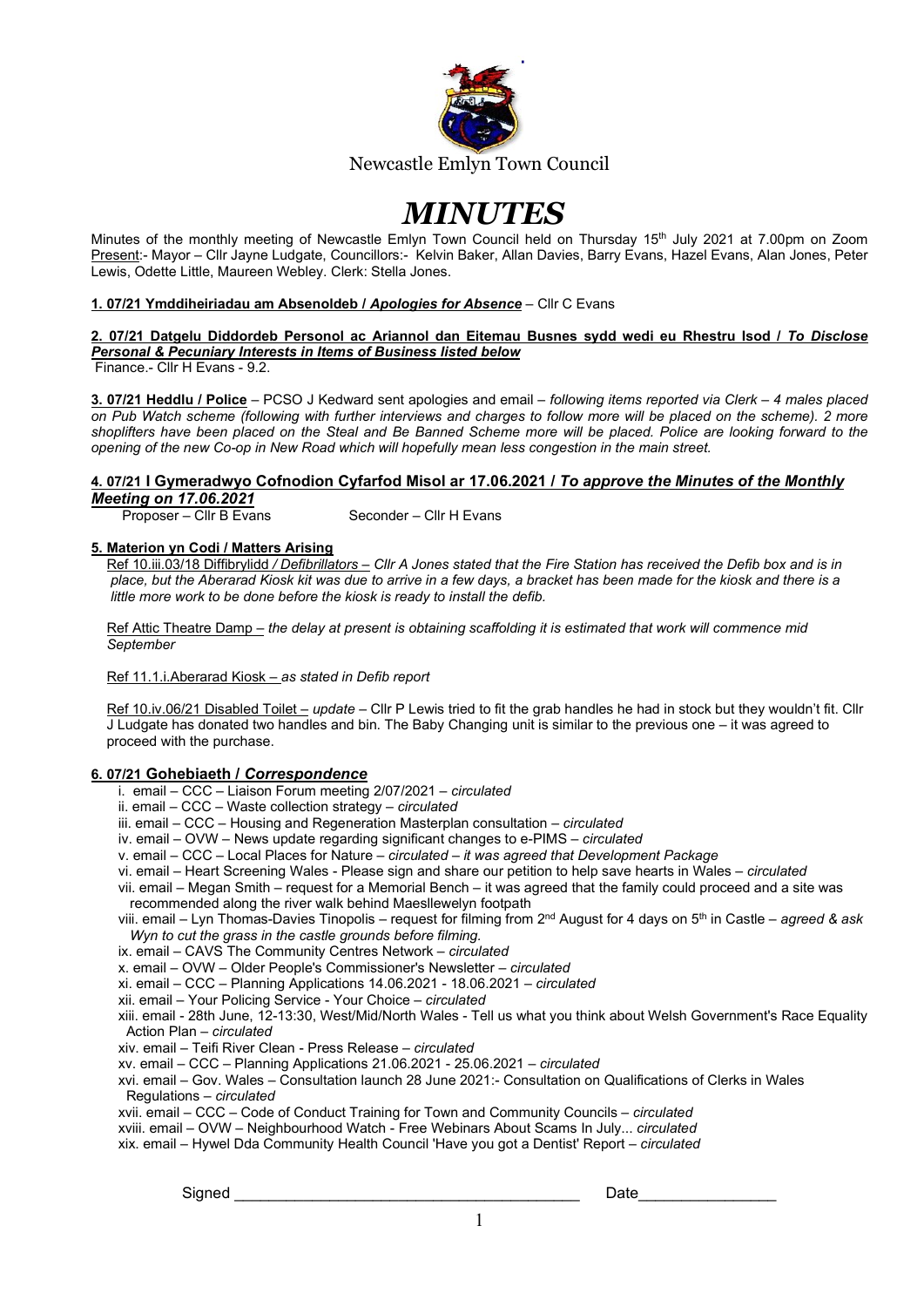xx. email – Electoral Reform Newsletter June 2021 – circulated

xxi. email – Volunteer Befrienders for RNID – circulated

xxii. email – Hywel Dda CHC July newsletter – circulated

xxiii. email – OVW – June 2021 Newsletter – circulated

xxiv. email – CCC – Planning Applications 28.06.2021 - 02.07.2021 – circulated

xxv. email – CCC – English Version of Report – Carmarthenshire Electoral Review. – circulated

xxvi. email – CCC – Arolwg o Drefniadau Etholiadol Sir Gar – *circulated* 

xxvii. email – CCC – Carmarthenshire Revised Local Development Plan 2018 – 2033 – circulated

xxviii. email – CAVS The Community Centres Network – circulated

xxix. email – CCC – Review of the Electoral Arrangements of the County of Carmarthenshire – circulated

xxx. email – OVW – Operation London Bridge – circulated

xxxi. email – CCC – Planning Applications 05.07.2021 - 09.07.2021 – circulated

#### 7. 07/21 Adroddiadau Pwyllgorau / Committee Report

 Informal meeting was held to draw up a job descript for D O - authority was delegated to Mayor & Deputy to draw up and to present and discuss this with D.O

#### 8. 07/21 Ceisiadau Cynllunio / Planning Applications

None

### 9. 07/21 Materion Ariannol / Financial Matters

| 1. Invoice |  |  |
|------------|--|--|
|            |  |  |
| Ш.         |  |  |
| iii.       |  |  |
| İV.        |  |  |
| V.         |  |  |
| Vİ.        |  |  |
| 2. S/O     |  |  |
|            |  |  |
|            |  |  |
|            |  |  |
|            |  |  |
|            |  |  |
|            |  |  |
|            |  |  |
|            |  |  |

#### 3. Credit

| i. Rental of Courtyard, Cawdor Hall |  |
|-------------------------------------|--|
|                                     |  |
|                                     |  |
|                                     |  |
|                                     |  |
|                                     |  |
|                                     |  |
|                                     |  |
|                                     |  |

#### 4. Requests for Financial Assistance

None

5. Permission was requested and granted to pay handyman and toilet cleaners over the month of August.

#### 10. 07/21 Materion Angen Trafodaeth / Matters for Discussion

 Cllr H Evans stated that CCC would like to meet with the TC concerning the possibility of siting a library in the Cawdor Hall

# 11.07/21 Sylwadau'r Cynghorwyr / Councillors' Comments

- 1. Cllr P Lewis i. the hanging baskets are in place and troughs have been filled with flowers
- 2. Cllr H Evans– i. for information the Leisure Centre is holding an Open Day on  $23<sup>rd</sup>$  July from 8am-8pm when there will be activities all day and taster sessions. The building is due to have a new roof in the Summer.
	- ii. nominations are required for a Councillor to be on the 10 Town Initiative Cllr J Ludgate was proposed and seconded

 $\operatorname{Signed}$   $\Box$